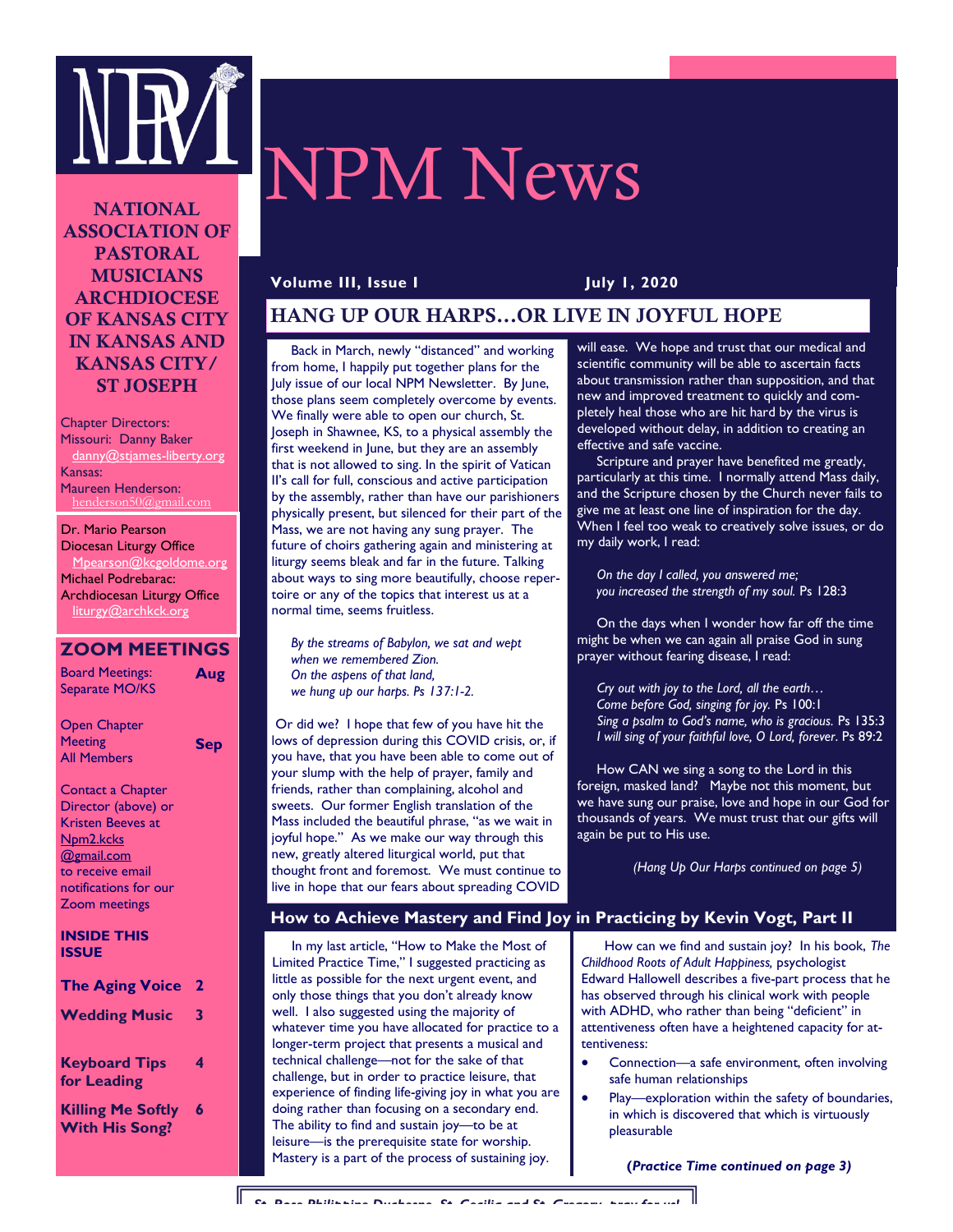## THE AGING VOICE by Barbara Leyden

 What to do with a problem aging voice in your choir is a frequent question and workshop presentation topic. The questioner or the singer herself generally wants that instant solution—a quick fix. The most obvious and intrusive vocal timbre is the wide, slow, wobbling vibrato. This problem is most noticeable, it seems, in women's voices--the wobbling soprano is the cliché of a voice that ruins the choral sound or psalmist/song-leader ministry. Lack of air is another frequent problem, not as noticeable in a group setting, but bothersome to the solo singer who cannot phrase as they wish.

 Research has shown that singers of all ages respond to effective voice training. Physiology and exercise research shows that an older person loses muscle tone more quickly than a young person, but the older person's body responds to exercise in the same way as a young person. Bottom line: a healthy body and a healthy singing technique will keep you happily singing your entire life. But unfortunately, poor technique hinders the older person's voice even more than when they were younger and ill health ruins the singing voice.

 Vibrato has been researched and discussed intensely. In my own voice, vibrato is most affected by air and vocal cord pressure combined with tongue position and tension along with hard palate space behind the tongue.

 The only "instant fix" seems to be moving the sound forward in the mouth, by the teeth, and ensuring that the singer's tongue is relaxed and positioned properly for the vocal register. The following exercises should help your entire choir, not just older singers.

 Have the singer(s) stretch their tongue completely out of their mouth, then relax it, then put the tip behind their bottom teeth and roll some of the tongue forward, nearly outside the mouth. Have them sing each separate vowel on one pitch, starting with the tongue well forward. Next add having them lower the back of the tongue and raise the soft palate. There will be a sweet spot where the singer sounds bright and clear with minimal vibrato. This sweet spot will be different in widely different ranges, and also in the vocal "break" area.

 Also try singing one vowel on one pitch at a time, beginning with the sound completely in the nose, keeping the tongue forward by the bottom teeth. Gradually raise the soft palate (yawn feeling) until the sound is full and rich, but again with minimal vibrato. Adding some nasal resonance can be especially helpful in a woman's lower and transitional pitch ranges. (i.e.) the "break."

 The purpose of the frequently-done warm-up of singing "hung—ah" on pitches is for this same purpose—the" hung" incorporates nasal resonance but the singer needs to be aware of tongue position and keeping some, but not all, of the nasality in the "hung" as you transition to the open vowel. This exercise should be done on all vowels: a, e, i, o, u and more.

 Our voice can sound nasal if the sound is sent through the soft palate to the nasal passages, but when the soft palate is rigidly closed the voice also can sound "nasal," i.e., like a person who has a bad cold. Experiment to see where your soft palate is. If you can't feel it internally or by listening, look in the mirror and see where your uvula—the piece of flesh that hangs from the soft palate, is. Practice singing while looking in a mirror until you can sense and hear the position of your soft palate.

The purpose of the "ee/Y-ah" vocalize is also to bring the tongue forward (for the ee) then relax or open slightly behind the tongue on the "ah," "oh," etc. If choral singers are made to sing these exercises too quickly, they will not be able to move the tongue or resonance to the "sweet spot." Try sustaining the "ee" a bit longer and keep your tongue forward in the "ee" while adding the "ah." Choral vocal work or "warm-ups" are often done too quickly and can be counterproductive. Working with these exercises on a particular chord or phrase that your choir is singing helps intonation and blend.

 Air and vocal cord pressure are more difficult to explain through words only. Vibrato on a wind instrument can be controlled by the diaphragm relaxing and tightening and can also affect singing vibrato. If you play even the humble soprano recorder, you can experiment with adding vibrato to the normally straight tone of that instrument, and then transferring that sensation to your singing. In ensemble singing a wide, faster- or slower-than-normal vibrato will not blend with others in the group. In the interest of time, choir directors either audition their singers and only allow singers with a blending vibrato in the group, or they require the singers to eliminate vibrato. As a quick fix, try placing a singer with an objectionable, non-blending vibrato near a singer who does exhibit the sound you desire, and then ask singer number one to blend with singer number two.

 Tightening your vocal cords and singing a thin, softer, yet very intense tone will eliminate vibrato. I have my singers sing with "the softest, most excited tone" they can produce. Imagining that you are singing a wonderful secret sometimes works. This works for people who don't have a strong air/vocal cord connection.

 The underlying problem for some singers is excess tension. For these people, asking them to attempt singing a very breathy tone, or starting a sung pitch with whispering first, will help them relax their vocal cords. Other people need to consciously tighten their vocal folds by groaning or sounding a guttural "ah, ah" helps them to sense their tight vocal folds and then tighten/relax. This technique is similar to relaxation therapy where the client consciously tightens each limb and then relaxes it.

 Breathing exercises will help all singers. Exercises that encourage good posture and strengthen the muscles involved in breathing should be incorporated into every rehearsal. Singers who do not engage in regular exercise will especially need this routine. Controlled staccato singing and panting (on perhaps repeated "f," "sh," "s," or "ch," exercises engage the abdominal muscles, diaphragm, rib intercostals and muscles of the back. Exercises based on blowing, puffing, hissing and chanting are useful in developing supported exhalation. Sighing, first on a single pitch, then extended to sighing from high to low is the next step.

 After experimenting with a relaxed and forward tongue and palate space, again start with a single pitch and vowel and sing repeated notes, "bouncing" a few pitches with a slow and relaxed staccato and then sustaining. Another technique is to groan the pitch and then relax the vocal cords or the diaphragm to see how it affects the vibrato. Advanced level breath/phonation exercises are buzzing the lips (lip trills) or, even more difficult, a sustained rolling of the tongue through musical phrases or vocalizes. Lip and tongue trills will demonstrate tongue stiffness and gaps in breath pressure.

 The vocal trill is stylistic in much Renaissance, Baroque and Romantic music. These cannot be sung unless the vocal folds are sufficiently relaxed to be flexible and alternate pitches rapidly. The diaphragm also helps with the rapid fluctuation. Working on these in individual voice lessons may help with vibrato issues, as the singer gains command of this multi-faceted physical challenge. the phrase, and standing for long periods of time; are all positive and essential to good physical, spiritual and mental health.

*(Aging Voice continued on page 6)*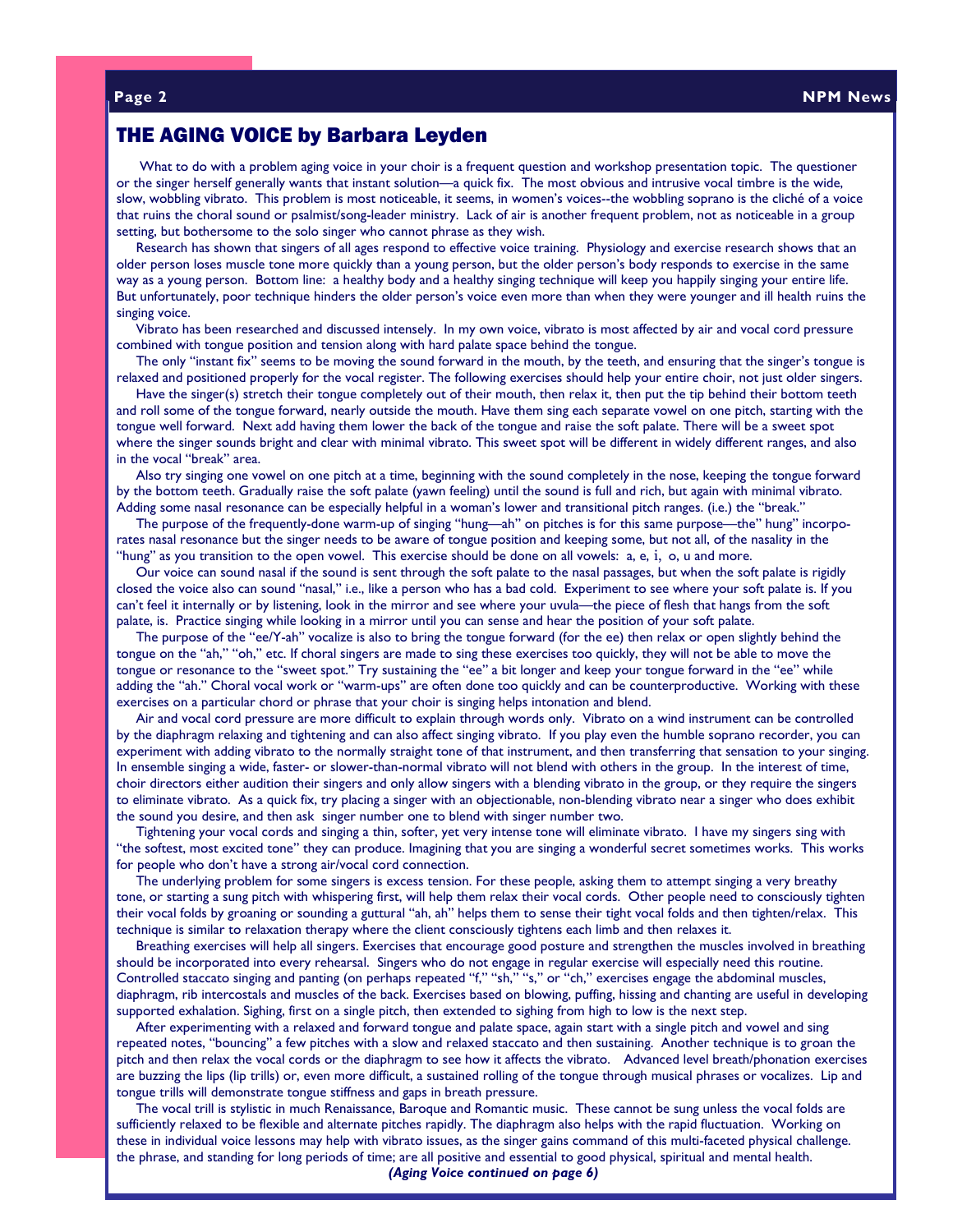#### *(Practice Time continued from page 1)*

- Practice—the repetition of those things that are virtuously pleasurable
- Mastery--- the result of practice

Affirmation—he sense of belonging to a larger community of those who have achieved similar mastery, a new environment of safe relationships in which the process continues and expands

It is easy to see how this model might be applied to leading or teaching others, but how might it apply to the solitary work of keyboard practice?

 **Create a safe environment within yourself.** In his very easy read on conquering performance anxiety, *The Inner Game of Tennis*, Timothy Galway described two "selves:" "Self 1" being the analytic, judging part of our mind that can sometimes hold us back or even paralyze ourselves if the judgment is focused on oneself; and "Self 2" being the subconscious part of our mind that simply knows how to perform every simple and complex thing that we have practiced and mastered. Keep Self 1 focused on the music and not on you. Eliminate all the negative self-talk that gnaws away at your self-esteem. The only job of Self 1 is to observe and analyze what's going on and to troubleshoot solutions. Self 1 has no business in judging you!

 **Make a game out of it.** Mary Poppins was right! A spoonful; of sugar does help the medicine go down. This is where breaking problems down into small pieces can be helpful to "define your sandbox." Start with the last measure! Maybe it's just a single chord on a whole note. Turn on your metronome (slowly) and play the last chord precisely on time. You did it perfectly the first time? Great. Do it again! Enjoy the glory of that last chord. Take victory lap! Actually, do everything at least three times (once, twice, three-times a lady—to quote Lionel Ritchie—or better yet, once each for the Father, Son and Holy Spirit!) Whatever you do, set yourself up to do it perfectly the first time, and then repeat that rather than repeating mistakes (which gives Self 1 and the devil a chance to attack you.) Then add the previous measure, and the previous and so forth. What a great game!

 **Practice the game**. The cool thing about playing the backwards game is that, as you play, you keep going over more and more familiar territory. The more you repeat it, the more enjoyment you have. Quite the opposite the hard labor of plowing into unfamiliar territory.

 **Mastery is discovered, not achieved.** Once the game is finished for the day, you will discover that you have practiced something, and that something has been mastered. The most important thing that has been mastered, however, is not the musical *product*, but the process of sustaining joy. That is the real gift given to you and that you have available to share with others in your music.

 **Affirmation is presence and belonging.** Having been attentive to the music, and the process of enjoying it deeply, you have created the safe internal environment to come back another day. You sense that you belong to a company of others who have known the joy that comes with musical discipline, which is an awful lot like Christian discipleship.

# **Filtering Wedding Music Choices through Ritual Intention** by Chloë Stodt

 *\*Although written in the context of the COVID-19 pandemic, the observations in this article apply to pandemic-free liturgies celebrated according to Church norms.* 

 How many of us, when assisting couples in choosing fitting music for their weddings (or any liturgy, for that matter), ask the question, "What is the intention of the Rite at this moment?" Thirteen years removed from the publication of *Sing to the Lord: Music in Divine Worship* (2007) and three and one-half years since the mandated implementation of the English translation of *The Order of Celebrating Matrimony* (2016), the cultural pressures of commercialism and individualism continue to influence liturgical music recommendations and choices – and I confess I'm not totally immune. But there is help if we look no farther than the rituals under our noses. Let's look at the revised Order of Celebrating Matrimony *within Mass*.

For us as musicians, the most obvious changes in the revised marriage rites are:

- Better-defined options for the entrance procession
- Prescription for an entrance chant/song/antiphon for either entrance form
- The Gloria is sung/said
- New (congregational) acclamation after the Reception of Consent
- · Optional (congregational) hymn/canticle of praise after the Blessing and Giving of Rings (Chant notation is provided for the Nuptial Blessing)

I'll comment only briefly on each of the above, except for the Nuptial Blessing.

 I find that most couples still expect a traditional processional order that affords the bride a "special," almost separate, entrance. But the rite offers several options. Perhaps the *most liturgical* of these might be: ministers, attendants, parents, couple. ONE festive piece of instrumental music accompanying this order communicates the one entrance, and its unitive purpose, that is envisioned by the entrance procession at every Sunday liturgy. If most guests are regular churchgoers, a familiar hymn may instead be sung by all. In my experience, this works best when the assembly is made up of a tightly knit group of friends, family, and local parishioners – not so much with more religiously diverse groups.

 If instrumental processional music (either one or two pieces, depending on processional order) is played, the rite calls for the recitation/singing of the entrance antiphon. Three antiphon options are given in the Commons section of Roman Missal, 3<sup>rd</sup> ed., V: For the Celebration of Marriage. Paul Turner writes, "If there is no sung music at the beginning, then the antiphon needs to be recited. This can be done by the priest, a reader, or a small group. If the words are put into a worship aid, the entire community could recite them together immediately after the procession."<sup>1</sup> Alternatively, an opening hymn following an instrumental processional may serve as the "entrance chant."

*(Wedding Music continued on page 5)*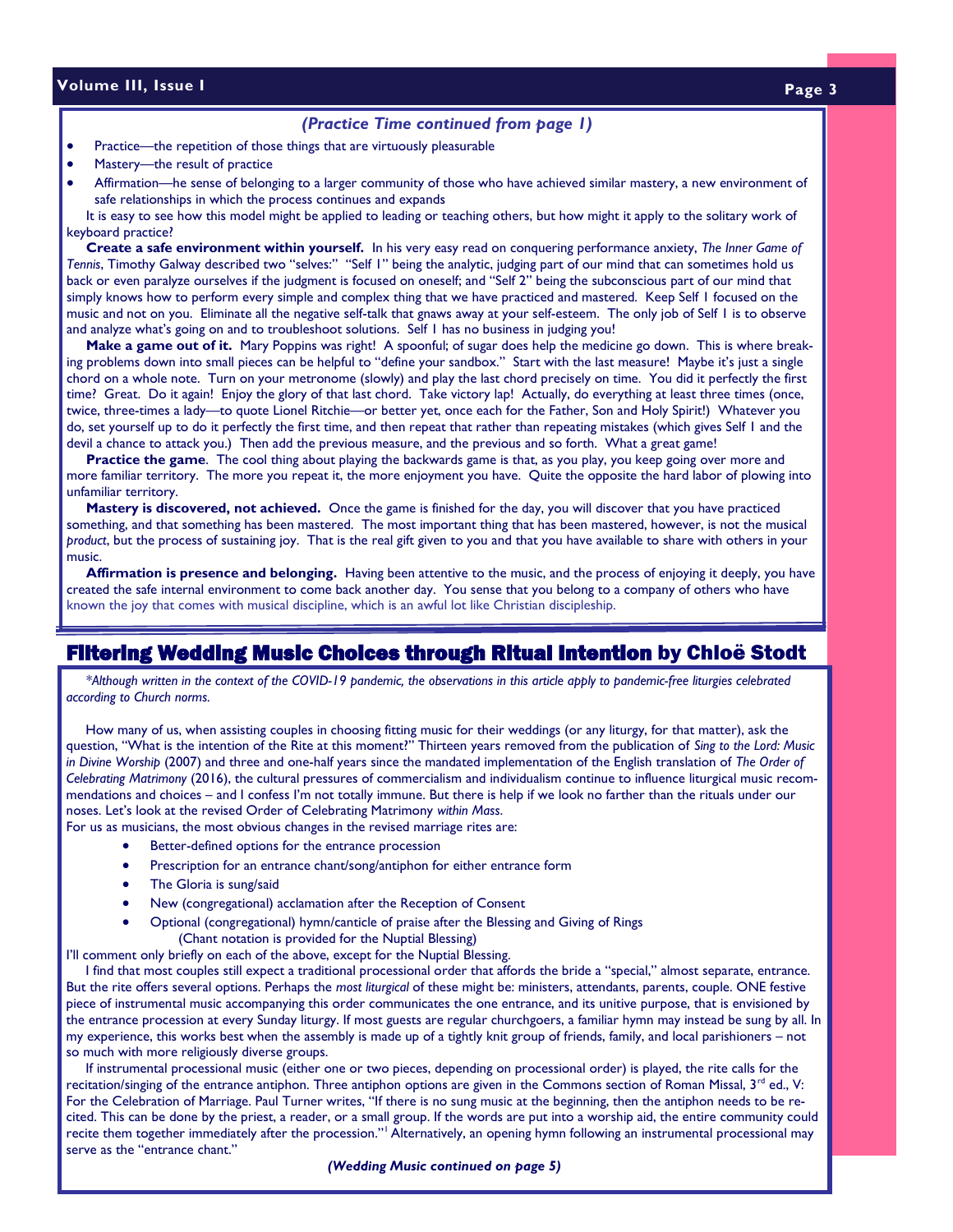#### **Page 4**

#### **NPM News**

# **Tips for Leading from the Keyboard**

- The following information was compiled for a local NPM workshop in March of 2020. The lively discussion, led by Matthew Baumler and Barbara Leyden helped solidify the tips. First, these eight areas were identified. Details are added below.
- **Accuracy**
- · Lift
- · Tempo
- · Volume
- Simplify to assist
- Support the appropriate mood of the text
- Always listen
- Repeat assembly hymns often

#### **Accuracy:**

If you play the wrong melody note or rhythms, the singers will follow you

Check to see if your hands and fingers are striking the keyboard together and not unintentionally rolling, which does not lead as strongly.

#### **Lift:**

- 1. After the introduction, 2. between verse and refrain, 3. where all should breathe, 4. before a triplet or to make a 16<sup>th</sup>- note sharp, quick and clean, 5. between repeated notes (organ)
- Know the text phrasing so you can breathe/lift/detach with the assembly. Not all verses are articulated the same. Know the text of each verse as often syllables fall on different notes or beats (e.g. "I am the Bread of Life") and play the notes as they are to be sung.
- THINK LIKE A SINGER. Leading means to be first focused on the text, not the harmonization. Lifting for consonants like p/b, k and t sung by the choir or cantor both allows them to be heard and leads the cantor/choir to articulate them rhythmically and accurately.
- Lift at the ends of phrases correctly and don't extend the length because your cantor is sustaining too long they will just continue and make the note even longer.
- Look for the unnotated rest at the ends of phrases. The music often has a dotted half note when it is really a half note, followed by a quarter rest; or the music has a half note when it is truly a quarter note followed by a quarter rest—especially in the cantor/assembly music.

#### **Tempo:**

Keyboardists set and sustain congregational tempos and breathe life into the words.

- Tempo is determined by: the length of the phrase, how long the average untrained singer can comfortably sing, the acoustics of the room. Sing the hymn without any accompaniment and find the naturally best tempo.
- The tempo of the introduction must be the SAME as the tempo of the song that follows.
- Maintain a steady beat (have you practiced with a metronome lately?) Although slight easing of the tempo at the end of a hymn, or slightly less at the end of a verse, may be helpful.
- Put in metered and predictable pauses at the ends of verses that do not end with a rest so all can breathe together. Sometimes they are notated with fermatas; other times, not. Examples are "All Praise and Glad Thanksgiving "(GOTT VATER SEI GEPRIESEN) and "All Hail, Adored Trinity "(OLD HUNDREDTH). Extending the final quarter note to a half followed by a beat of rest for the breath usually works well.
- A fast tempo does not guarantee the liveliness of a hymn—it is deft use of accent, silence and dynamics that make a tune joyful and buoyant.
- Many church hymns that are notated in  $\frac{3}{4}$  meter are actually in 6/8. Publishers possibly think it will be easier for musicians to read, but the accent pattern of downbeat/upbeat is very different. Energy and liveliness comes from accenting the downbeat and rising through the upbeat, rather than speed.

#### *(Tips continued on page 7)*

**Have you practiced today?** 

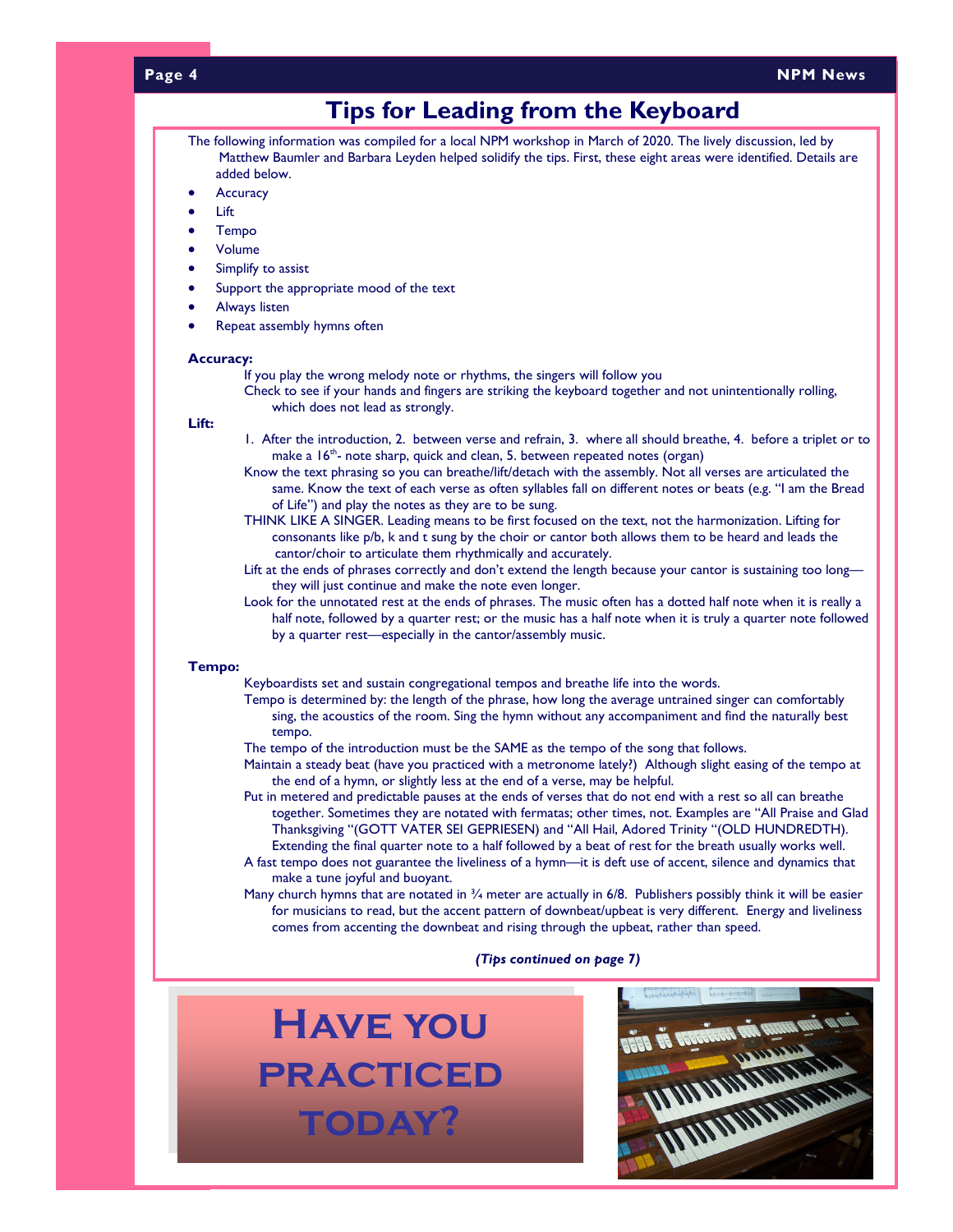$\overline{\phantom{a}}$ 

#### *(Hang Up Our Harps continued from page 1)*

When I am battered by the anguish, anger and seemingly unsolvable intractability of continued racial prejudice—a problem we have been attempting to rectify for now hundreds of years, I read:

#### *I sing a song of faithful love and justice: I raise a psalm to you, O Lord.* Ps 101:1 *There is hope for your future; I will gather you together and bring you home.* (Antiphon, morning prayer June 27)

 The June/July issue of Pastoral Music, NPM National's magazine, includes many helpful and positive articles for us. Our NPM president, Steve Petrunak, wrote an encouraging column, "finding calm in a challenging time." Challenging, indeed! He closes his article with, "In the end, in the words of Julian of Norwich, all shall be well." Trust that all shall be well.

 If you aren't a member of NPM, you will not be able to read the magazine. Consider joining this year if you are financially able. Unfortunately, many church musicians don't have a job, so membership dues may be beyond reach. This current issue also contains information on how to create a virtual choir, a beautiful article on how our liturgy normally immerses us in all the senses—taste, touch and smell. Our live-streamed Masses, although certainly better than not joining in communal prayer, lack all but sight and sound and are immeasurably lessened by this loss. Another article shares memories of Ray Repp and the impact he had on post-Vatican II liturgy.

 Catching up on professional reading is one of the positives of our COVID isolation. I hope many of our readers were able to make this a time of growth. Although we would rather be back fulfilling our call to minister through music in full force, you may still have time. Planning too far in the future seems futile with liturgical requirements and restrictions changing frequently. Instead, most of us were forced to learn more about technology than we ever wished—between live-streaming, posting online worship aids, Power Points, Zoom meetings and classes, and virtual choirs. I used the time to organize and inventory 1300-plus titles of our parish choral music, so now if someone asks, "do you have copy of.... I can see or borrow," I can find it. Extra time for prayer and spiritual reading helps make real the psalmist's plea to "strengthen my soul," as well as guide us with God's Wisdom.

 The articles included in this issue are fruits of the time and my focus during isolation. The "Tips for Leading from the Keyboard" were compiled for our local NPM meeting March 7 at Good Shepherd, Smithville, MO. "Help for the Aging Voice" includes a personal focus and vocal technique understanding I developed while singing vocal jazz the past two years. Kevin Vogt continues his article from last issue on "How to Make the Most of Limited Practice Time" with "How to Achieve Mastery and Find Joy in Practicing." Chloë Stodt writes an informative article on wedding music. Finally, the editor attempts to summarize and separate COVID and singing fact from fiction. Read. Enjoy. Pray. Trust. Love. Hope. *The Editor*



#### *(Wedding Music continued from page 3)*

 Following the priest's introduction and welcome, the Gloria is now included because wedding Masses are viewed *at the same level of celebration as all Sundays, solemnities, and feasts.* How cool is that?! Again, in my own experience, singing the Gloria at wedding Masses works best with a refrain-verse setting led by the cantor. To include everyone, however, best practice may still be to recite this prayer, especially if a congregational opening hymn has just been sung. We limit sung options to two of the *most familiar* Mass settings within this parish.

 The two added options for music occur within the Marriage Rite itself, and *are intended to give the assembly an active role in affirming the couple's promises.* Following the exchange of vows and reception of consent, the priest says "Let us bless the Lord" and all are supposed to respond "Thanks be to God." Without a worship aid, prior catechesis, or a clear invitation by the priest, however, the assembly's response is likely to be weak to nonexistent (i.e., only the priest saying the response). My clergy colleagues and I decided early on to invite a sung response ("Let us bless the Lord *in song*.") We've found the easiest (for the assembly) and most effective solution simply to repeat (one time) the same Alleluia used before the Gospel. I searched for other options within our parish hymn repertoire – familiar hymn refrains (e.g. "Alleluia, alleluia, give thanks . . .," "Glory and praise to our God…," "You are all we have. . .," "Bless the Lord, O my soul. . .," "Blessed be the name of the Lord…", etc.) have also proven to be easy and effective options. The priest could also use a simple tone to chant the invitation, with the assembly chanting the response.

 The second music option with the Marriage Rite occurs after the Giving of Rings, and is again *intended to be sung by the assembly*, not by a soloist. Within the past 25 or so years, several fresh, new hymn texts specific to Christian weddings have emerged ("This Is a Miracle Moment," God of Love, Embrace Your People," "Love Has Brought Us Here Together," "God, in the Planning," When Love Is Found"). Most of these are set with meters that fit well-known (interdenominational) hymn tunes, such as LOBE DEN HERREN, HYMN TO JOY, HYFRYDOL, SLANE, BUNESSAN, KINGSFOLD, O WALY WALY, etc. Although some may be "tired" of these tunes, wedding assemblies are always going to contain some level of diversity, and it's good practice to rely on melodies that have stood the test of time in order to make it possible (hospitable) for the greatest number of people to participate.

 These are just some of the practical and effective musical options we've employed at Holy Trinity (Lenexa). Readers may wish to reread a print copy of Volume 40, No. 2 (January 2016) of *Pastoral Music* titled "Celebrating Matrimony" (not yet available online) for additional background and recommendations.

1. Rev. Paul Turner, "The Revised Marriage Rite: An Overview of Changes to the Liturgy" in *Pastoral Liturgy* [November-December 2016], http://www.pastoralliturgy.org/resources/TheRiteofMarriage.pdf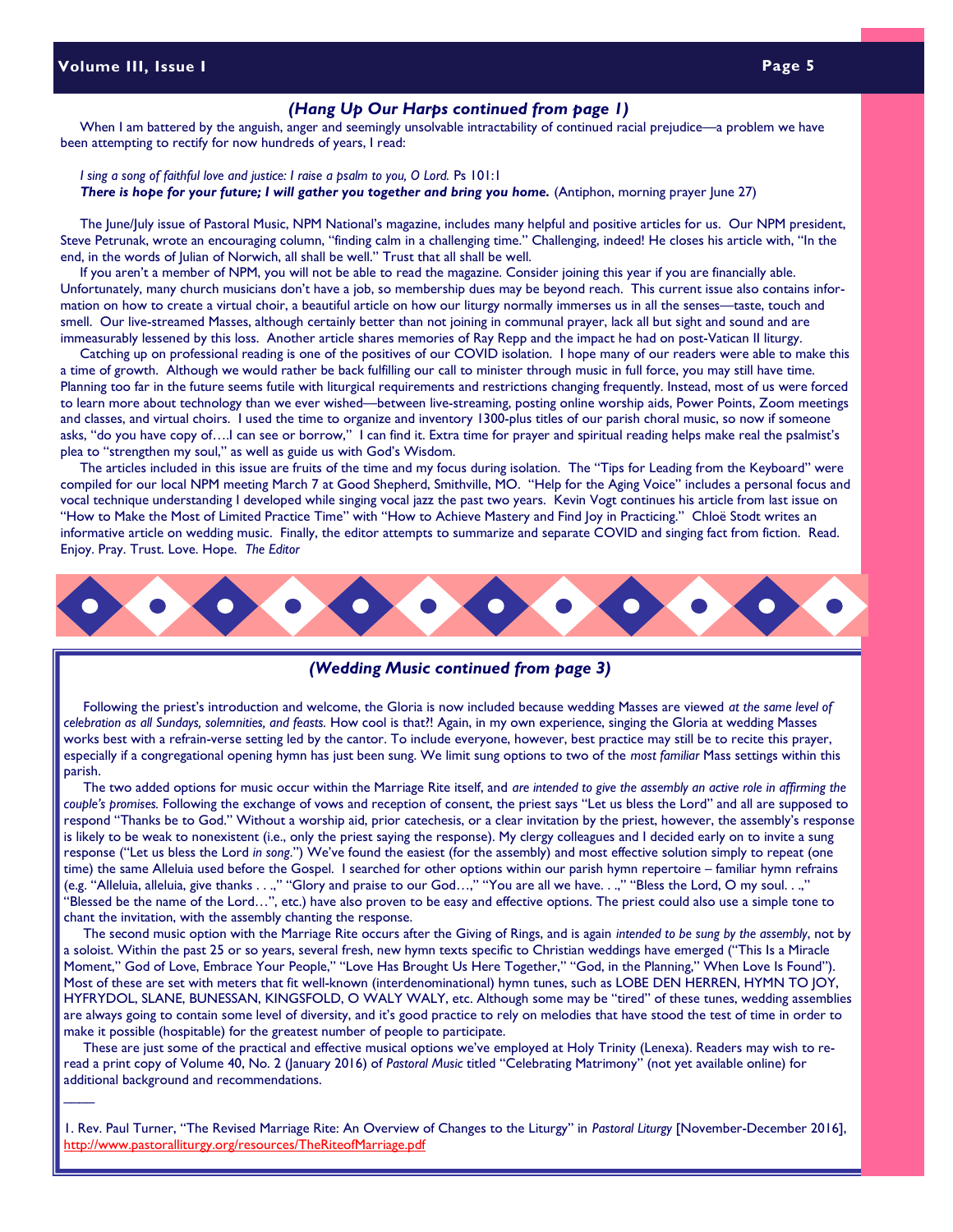#### **(Aging Voice continued from page 2)**

 Vibrato often flies out of the choral blend as the singers run out of breath toward the end of the phrase or when singing louder than their technique will allow. Vocal exercises on a single pitch getting louder will demonstrate how far the singer can beautifully sing louder. When the vibrato becomes slow and/or wide, they have gone too far. "No pushing" is often heard in choir rehearsals. Singing crescendo/decrescendo exercises is very difficult, as singers get louder, but when trying to sing more softly, usually the air and cord pressure drops out completely unless they are well trained and concentrating.

 Lung capacity does decline for most people as they age. Doing deep breathing exercises benefits good overall health, as well as helping maintain singing ability. Older singers may need to breathe more frequently; directors may need to plan more breaths for an older (or very young) group, and soloists need to plan well and get a good breath each time.

 Chronic hoarseness can be a vocal problem throughout life. If it onsets at menopause, lower estrogen levels may be the issue. The vocal folds sometimes begin to absorb excess fluid because of the hormonal drop, which lowers the fundamental pitch a woman can sing, while perhaps lowering the upper range.

 Various medications can also cause vocal issues. Antibiotics, antihistamines, hormones, diuretics, Vitamin C, aspirin and other anti-inflammatories have all been shown to negatively impact singing in some people. Excessive drying of the upper respiratory tract is the most common side effect. Singers need to keep a regimen of drinking plenty of water—an ounce for every two pounds of body weight is the recommendation for overall health, plus extra for aerobic exercise and singing. If you suspect that something you are taking is causing hoarseness, the only way to determine if that is the cause is to work with your doctor and stop taking it. If the symptoms stop, it is the medicine. Unfortunately, just like food sensitivities, this can be difficult to be sure, as multiple factors can be causing hoarseness, including allergies to various food or environmental irritants, unhealthy speaking or singing technique or acid reflux. Acid reflux can cause hoarseness, even if the person has not noticed a lot of burping. Some singers begin to habitually clear their throat which irritates the vocal folds, causing more drainage, so then more clearing, etc.

 Finally, older age brings the challenge of reading glasses and hearing loss. Dim lighting is especially difficult for singers with vision loss, as is environmental noise. Hearing aids and hearing loss make it harder to separate outside sounds from what the singer needs to hear. For example, chatter by other choristers while the director is giving direction will prevent the hearing aid wearer from understanding.

 Improving one's singing technique to allow continued enjoyment of the activity is important. Singing in a choir has been shown to improve quality of life for people of all ages, but especially seniors. The joy gained from working toward a common goal of beauty and praise for our Lord; the human and divine connection found while singing; and the physical conditioning earned while breathing deeply, exhaling slowly through the phrase and standing for long periods of time; are all positive and essential to good physical, spiritual and mental health.

# **Killing Me Softly With His Song? An attempt to find facts**

 One of the casualties of the COVID crisis is the loss of singing. Early on, a choir in Washington State had a rehearsal after which many singers became ill. Similar experiences of choirs spreading COVID as they met for performances occurred in Amsterdam, Berlin, and Yorkshire, England. The severity of illness and death for some who catch COVID causes many to try to prevent the spread at any cost. As Roberta Flack sang in the 70's, are we "killing me/others with his/our song?"

 As an avid singer and choir director, I want to return to singing the Mass as soon as possible, continuing the tradition of centuries of worship. The attempt to find facts and to research results and evaluations is difficult, and certainly difficult to do without letting one's own bias unduly sway the discussion. Researching science is difficult, as the nature of research is to postulate theories, discuss them, argue over the results and review each others' experiments and validate or invalidate the results. We in particular are unable to completely "trust the science" right now, as this virus is new, and there is very little research on how singing and playing instruments spreads the virus. Not one, mutually-agreed-upon answer exists for some aspects.

 Most researchers agree the virus is spread to others via respiratory droplets that get into other people's respiratory areas—nose, mouth and eyes, in sufficient numbers to cause illness. The recipient's immune system may or may not be able to fight off smaller amounts. No one knows how much COVID it takes to infect the average person. Droplets are spread by

unprotected sneezing, coughing or talking/singing loudly with a lot of saliva spewing. Some people have spread more than others as a natural factor of their physiology during research, the so-named "super spreaders." No one knows the how, why or who of these people.

 The major unknown question as it regards singing and wind instruments is whether or not aerosols also can carry the virus in sufficient quantity to infect another. Aerosols are smaller than droplets, but, because of their tiny size they tend to hang in the air and infect a room over time. **We don't know if aerosols spread COVID but it seems likely.** Meanwhile, because the disease can be so vicious for some, while others don't know they have it and go around infecting others, we live in caution with our singing and wind instruments.

 **IF** aerosols carry the virus, physics experiments show that aerosols are dispersed more in a larger room, with air flow bringing in fresh and pushing out old air, or outside, particularly if there is a breeze. Physical distancing doesn't help very much, as the aerosols fill a closed, stagnant space regardless of how far away the speaker/singer is. Speaking spreads aerosols at possibly the same rate as singing—so large groups speaking prayers together would fill the room perhaps just as much as if they were singing the prayers.

 Since droplets carry the virus, preventing one person's droplets from touching another is helped by physical distance, face masks or shields. Washing hands frequently and not touching your eyes, nose and mouth help in case droplets were picked up on surfaces, although some research and the CDC now say that it is unlikely one will be infected from a surface. Mask-wearing by everyone is now proving to be one of the best preventatives for aerosols and droplets. *(Killing Me continued on page 7)*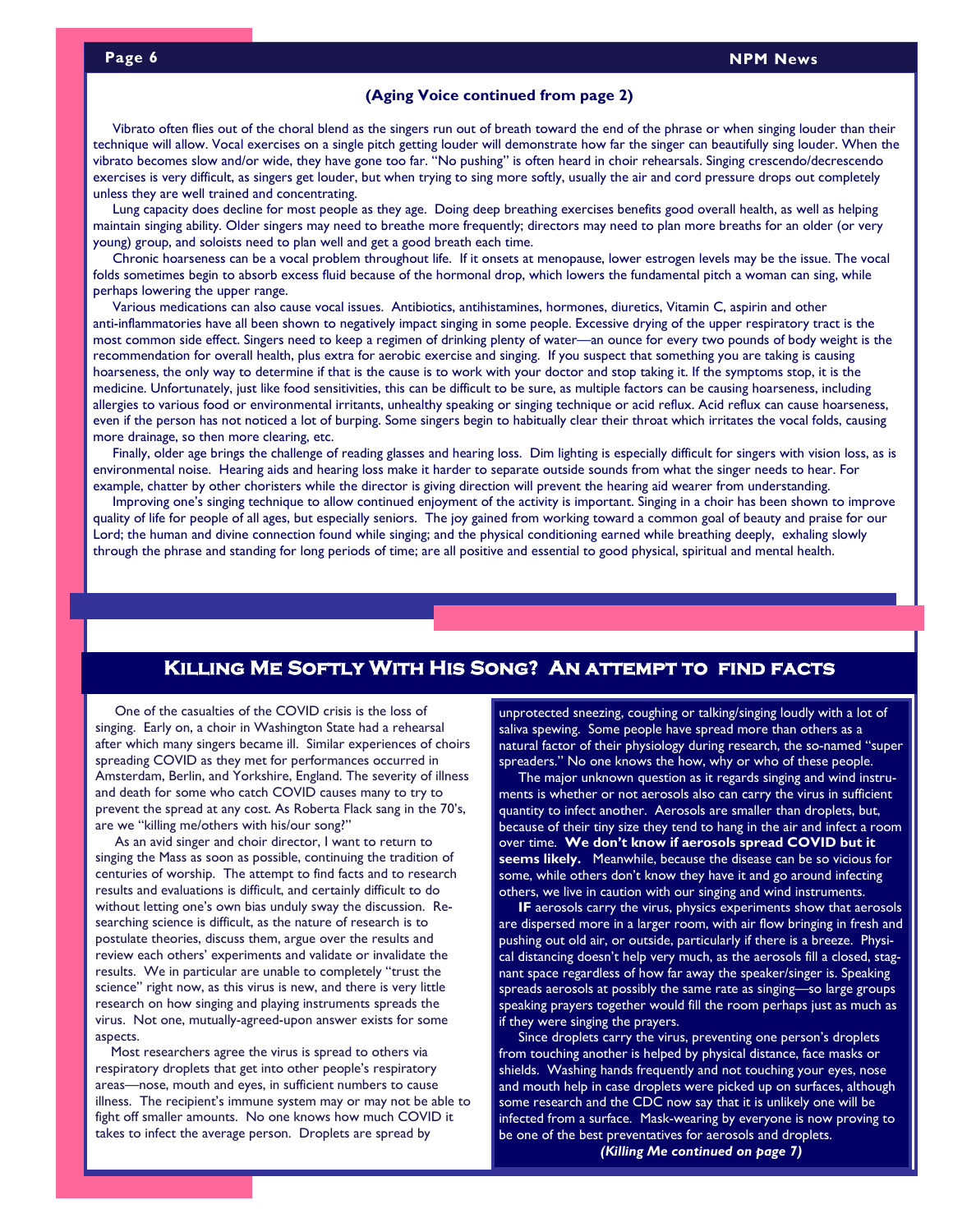#### **Volume:**

#### **(Tips continued from page 4)**

- Instrumental musicians are to lead and support singing without dominating or overpowering it. (From Sing to the Lord #41). Assembly members need to be able to hear themselves and their neighbor singing—if they cannot, the music leadership is too loud.
	- Use volume as a signal that it is the assembly's turn to sing. The basic plan for all organists should be to play on the swell or choir manuals choosing a soft volume for your space under the cantor. Then, as the standard practice, the organist switches to the great when the assembly enters. This practice works well for any responsorial psalm, Gospel Acclamation, communion antiphon with refrain, or hymn with solo cantor on the verses and all present joining in on the refrain. Play softer/louder on the piano to achieve the same purpose as above.
- 
- If an instrumental ensemble is present, the guitars, bass and other instruments should not play (or play softly) during the solo cantor parts, but instead enter as a cue for the assembly, especially for the repeat of the refrain the first time. Solo instrument parts can cover the initial proclamation of the refrain, hindering assembly participation.

#### **Simplify to assist:**

- If the assembly seems tentative on a hymn they may not sing as often, or if it is a new hymn, the accompaniment needs simplifying so the melody can be easily followed. Leave out the alto note in particular, or some of the extra eighth-note frills in a contemporary arrangement. Play the melody note only, or those pitches in octaves.
- Adding clear, rhythmic bass pedal or left-hand octave notes help lead a quicker tempo.
- Keyboard arrangements for hymns must sometimes be adapted for single keyboard/cantor leadership, particularly when the composer writes a note higher than the melody. Members of the assembly will learn the wrong pitch and may consistently sing it incorrectly.
- Support the text: Vary the sound of the accompaniment on the verses, according to the words. "Myrrh is mine; its bitter perfume, breathes a life of gathering gloom," begs a different instrumental color from "Glorious now behold Him arise?" Similarly, verses three and four of "Lord of the Dance" are a different mood from verse five.
- An exception to simplifying is to add the "missing" guitar strumming pattern on hymns that were written with the guitar in mind. Those types of rhythms are difficult and messy to notate, so sometimes they are left out. Playing them on the piano when needed to create rhythmic pulse (not replicating an entire guitar down, up/down pattern, but occasionally) helps. O'Connor's "Seek the Lord" refrain is an example of this.

#### **Listen:**

- Listening to the assembly is paramount and part of a trifecta of attention: (1) the correct notes played in the correct, singable tempo; 2) the cantor, choir or conductor who is part of your ministerial combo, and (3) the assembly. The keyboard player first has the music sounding correctly in their inner hearing and reproduces it.
- Depending on the situation, the keyboard player is either following the conductor's lead, conducting the choir from the keyboard, or leading and supporting a song leader.
- If the keyboardist is leading alone or with a single cantor, listening to the assembly is especially important. Liturgical musicians are capable of multi-tasking to the highest level.

#### **Repeat often:**

Assembly members come to pray, not to learn new music.

As new music is introduced, listen and see how well the assembly is singing before changing it. New music will take several weeks for the assembly to learn, and they may not sing a new Mass setting well until the second time it is scheduled. Introducing a new hymn for a season is a good rule of thumb.



#### *(Killing Me Softly continued from page 6)*

One research example is a 2003 SARS COV-1 study—an airplane flew with one sick passenger and everyone within seven feet got sick with SARS. That study is one of the bases for the six-feet physically distanced guidelines and seems to reinforce the droplet as a means of spreading at least that corona virus mutation.

 One has to have the virus to spread it. Obviously, anyone with symptoms must stay away from others. So the first thought was that choirs could take temperatures and screen for symptoms every time the group gathers. The problem with COVID19 is that many people are asymptomatic and it now appears that people are likely MOST contagious the 24 hours or so before they show symptoms. Some research in China showed that asymptomatic people probably don't spread the disease, but, since it is impossible to know if someone is pre-symptomatic, screening is probably not that useful.

 Two hairdressers at a Great Clips in Springfield, MO, unintentionally tested the protection of mutual mask-wearing. They cut hair for a week with active COVID—their symptoms were so mild they thought it was just the usual allergies. All 150 or so people were watched closely for the quarantine period and no one got COVID. Germany researched the difference in COVID spread between Jena, a city that mandated mask-wearing for everyone, and other similar cities. Their results also demonstrated the effectiveness of mutual mask-wearing in preventing disease spread.

 As church musicians, it is likely not our decision whether or not the assembly or choir will be allowed to sing during Mass. At some point, though, we may be strongly encouraged to re-start our choral programs and directors will have to weigh the factors and decide, or at least make all the accommodations necessary to keep everyone as safe as possible.